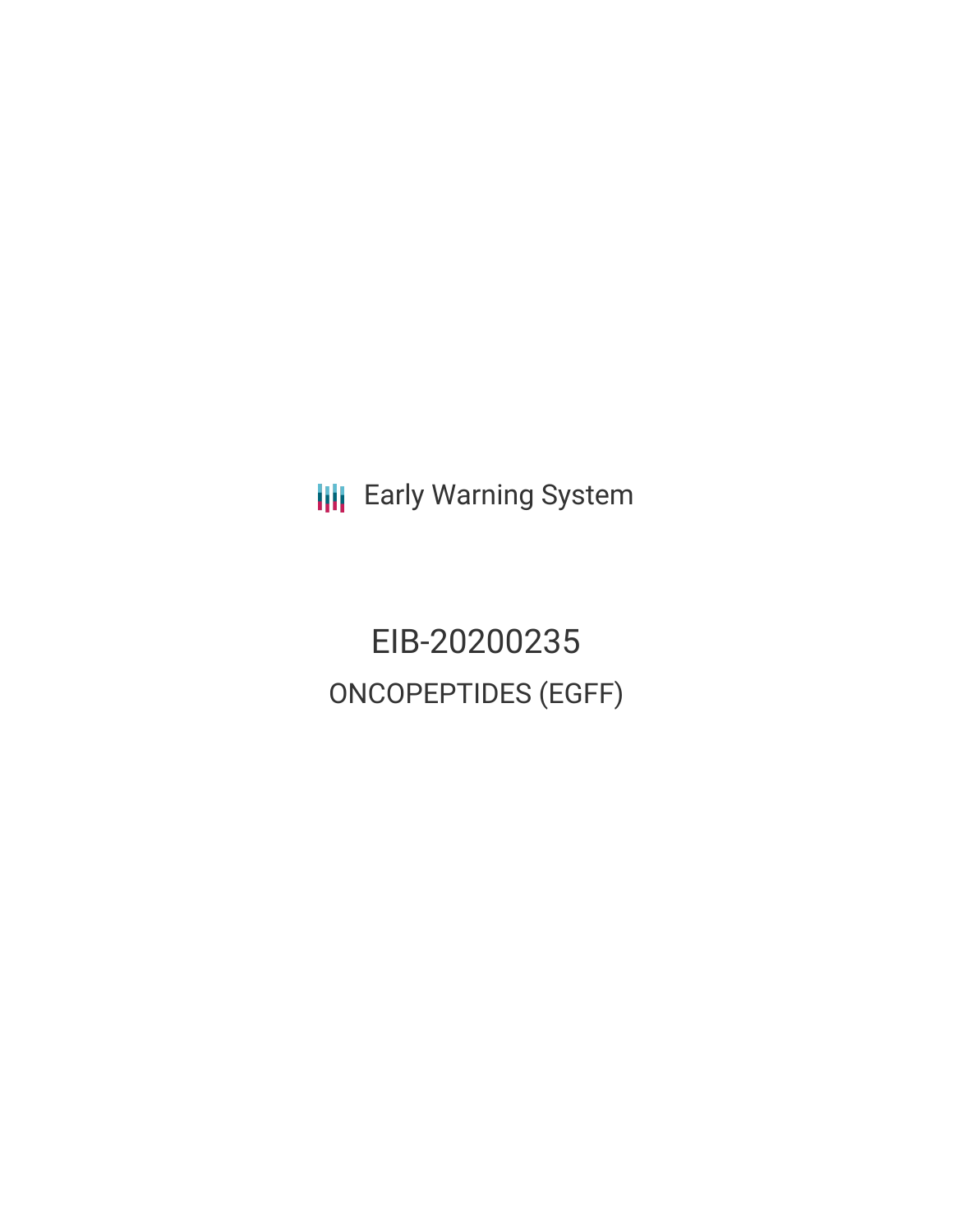# **Quick Facts**

| <b>Countries</b>               | Sweden                                   |
|--------------------------------|------------------------------------------|
| <b>Financial Institutions</b>  | European Investment Bank (EIB)           |
| <b>Status</b>                  | Approved                                 |
| <b>Bank Risk Rating</b>        | U                                        |
| <b>Voting Date</b>             | 2020-10-14                               |
| <b>Borrower</b>                | ONCOPEPTIDES AB (PUBL)                   |
| <b>Sectors</b>                 | Education and Health, Industry and Trade |
| <b>Investment Type(s)</b>      | Loan                                     |
| <b>Investment Amount (USD)</b> | $$46.98$ million                         |
| <b>Loan Amount (USD)</b>       | $$46.98$ million                         |
| <b>Project Cost (USD)</b>      | \$194.95 million                         |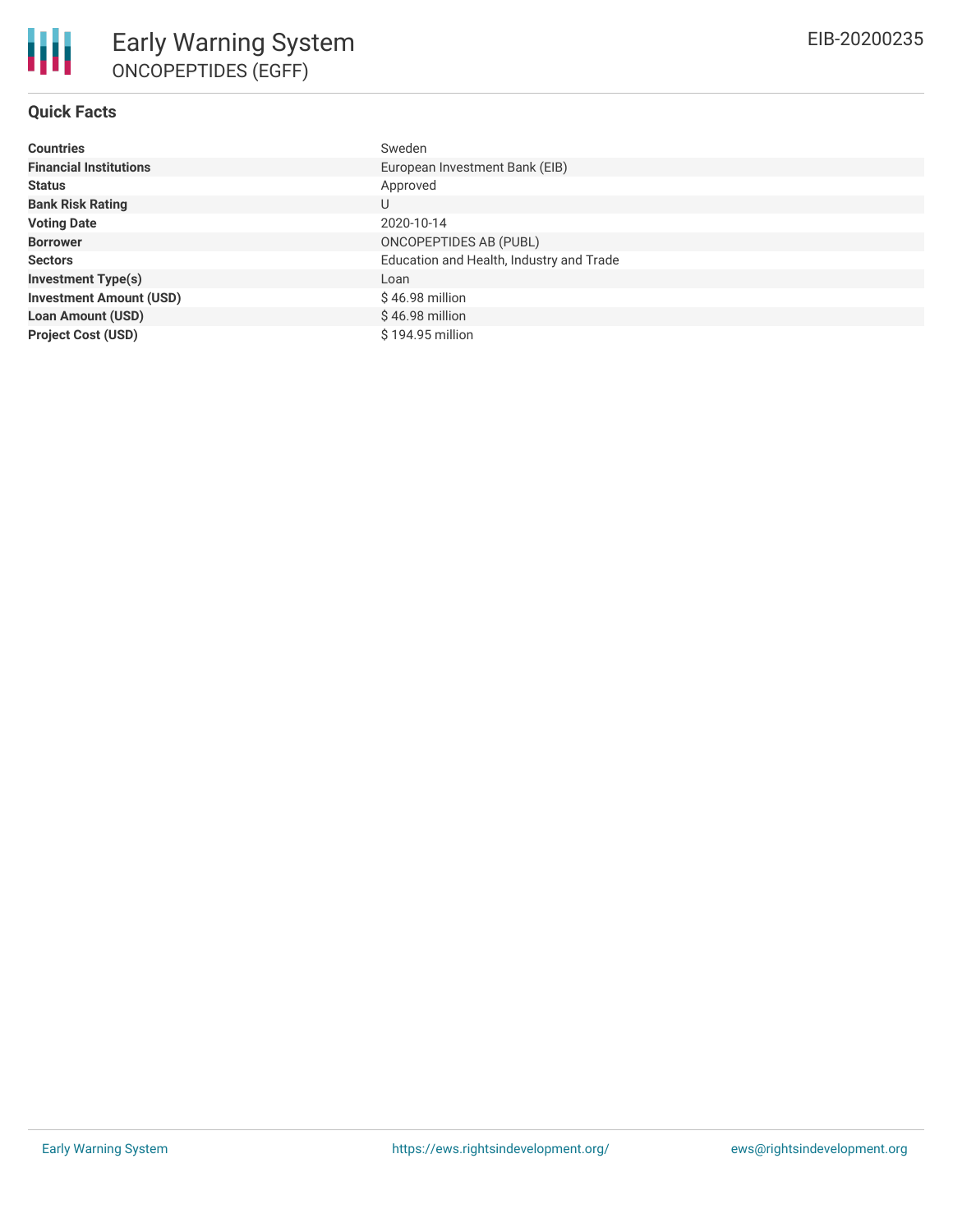

## **Project Description**

Quasi equity financing to Oncopeptides - a publicly listed Swedish biotech developing targeted therapies for difficult-to-treat haematological diseases such as Relapsed and Refractory Multiple Myeloma. It will support research and development (R&D) investments required to bring a melflufen programme to market, addressing a high unmet medical need, Multiple Myeloma (a rare form of cancer), in a growing patient population. In addition, it will support the company's development of its drug pipeline, preserving and cultivating highly skilled employment opportunities.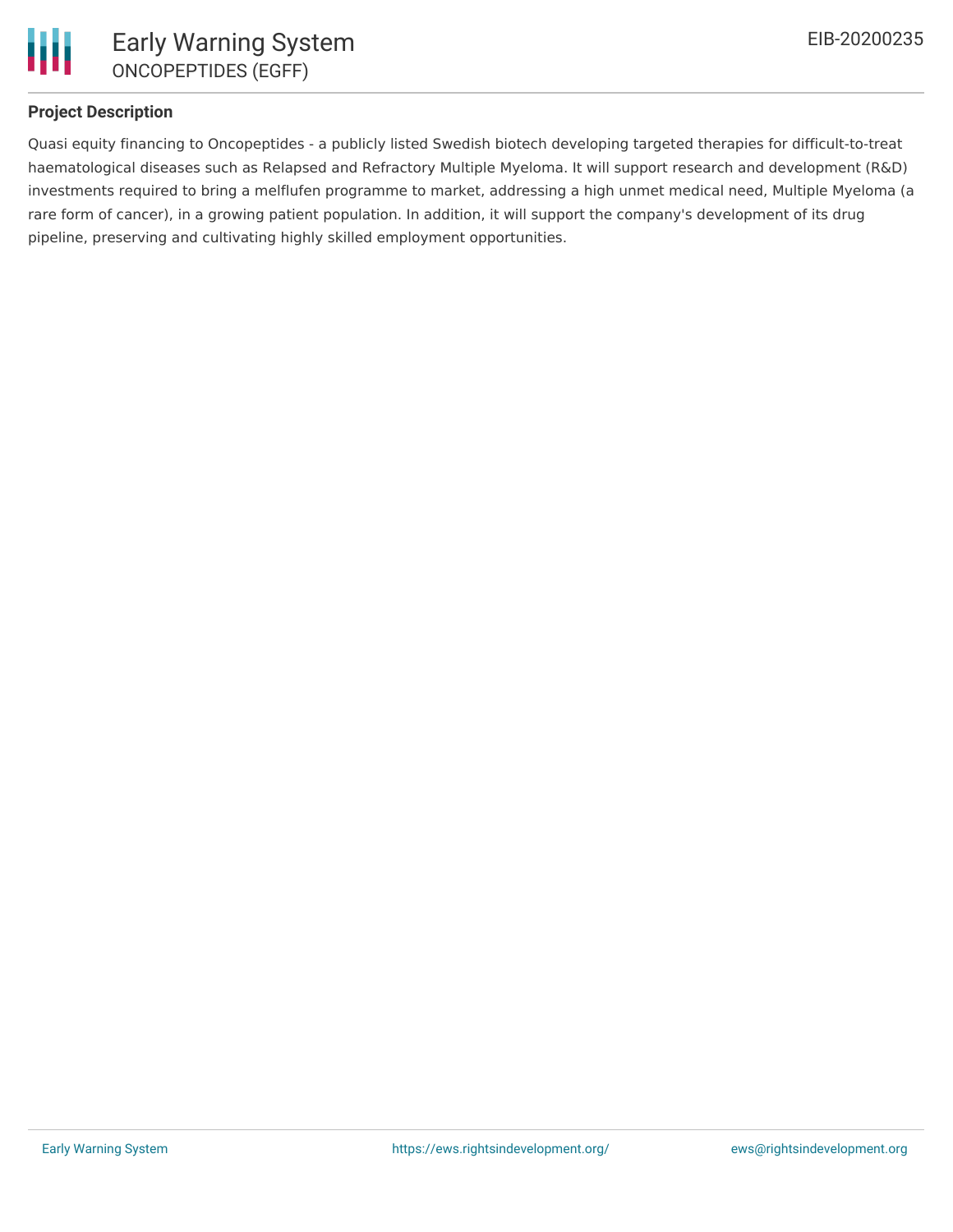## **Investment Description**

冊

European Investment Bank (EIB)